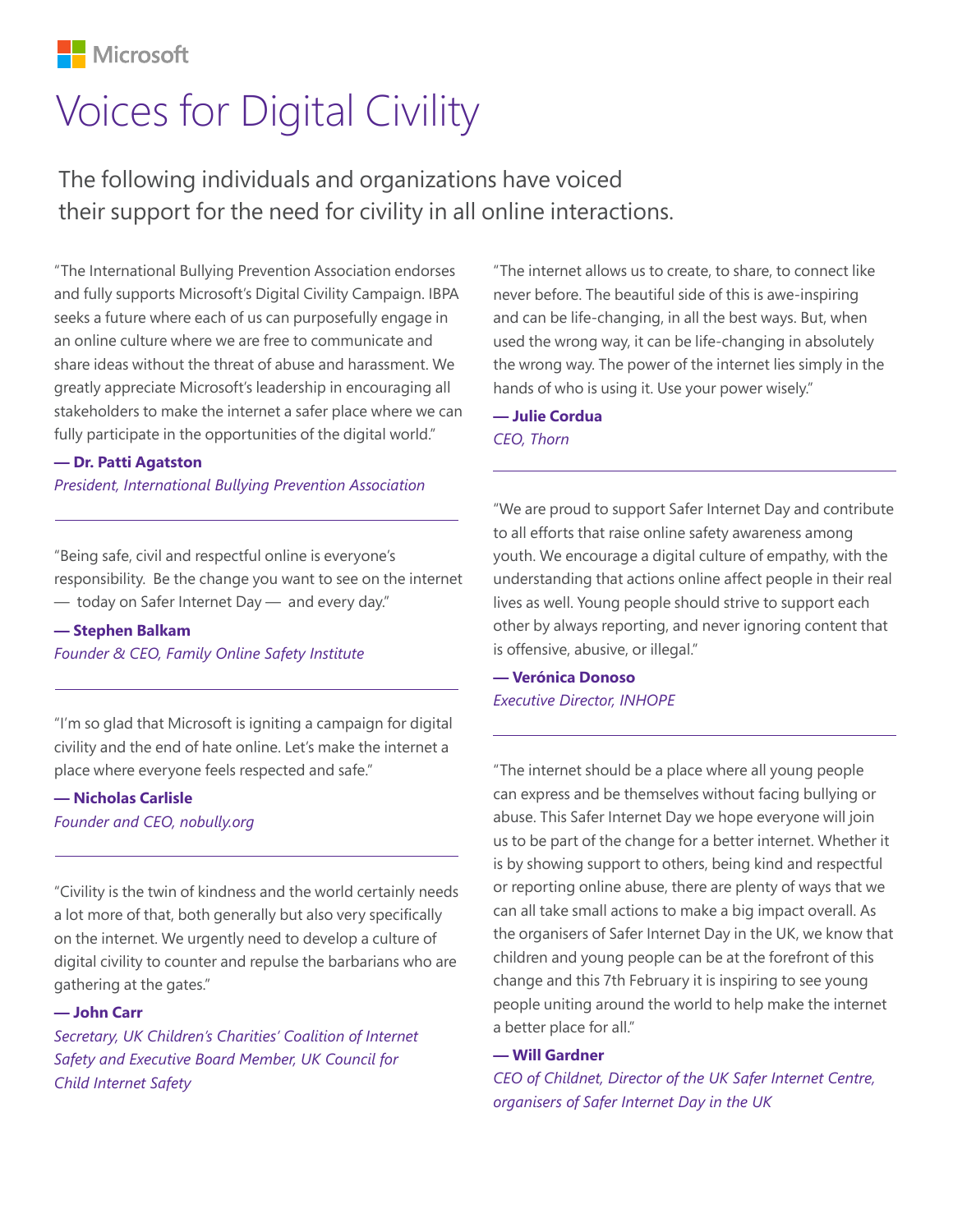"For our young people, there is no longer a line between the online and offline, that's why efforts like Microsoft's 'digital civility initiative' are so vital. Born This Way Foundation is committed to fostering safer, more inclusive digital communities, from our work with the #KindMonsters Pledge to Hack Harassment. We believe that when we all work together, we can make the internet a positive environment that enables our young people's creativity, learning, and communication."

## **— Cynthia Germanotta**

### *President and CoFounder, Born This Way Foundation*

"To create trusted, digital environments, consumers need to know how to mitigate online risks. Microsoft's *Civility, Safety, and Interaction Online* research provide critical insight and context to these risks enabling education initiatives to prevent better and prepare consumers, particularly youth."

## **— Marsali Hancock**

*Commissioner, Global Information Infrastructure Commission*

"Respect and digital civility are the key to a safer internet. We at the IWF work day in, day out to make the web a safer place for everyone in the world, and supporting Microsoft's initiative on SID 2017 is crucial to this. Be respectful, be thoughtful, be tolerant — unite for a better internet and stay safe online."

# **— Susie Hargreaves OBE** *CEO, Internet Watch Foundation*

"Microsoft's new research study gives us hope. Through it, we see that we are not alone in encountering online hate. This innovative work emphasizes that we all must work together to create a kinder, safer, and better internet — and we can start with the Digital Civility Challenge."

## **— Brittan Heller**

*Director of Technology and Society, Anti-Defamation League*

"The internet has transformed our lives - but we are still in the infancy of our online world. With the incredible global connectivity, opportunity and freedom it offers up, we are also experiencing its potential for harm. In my work, I watch that harm daily in the form of online extremism, terrorism and hate speech. We need a social pact for this new global space and I see the Digital Civility Challenge as an exciting step in that direction. No one industry, sector or group can do this alone. All of us have a role in fostering responsibility, empathy and respect - online just as we do offline. The Digital Civility Initiative is bringing us together to build practices and a road map for an open, safe and humane internet society. This has to be our shared, long term goal."

### **— Sasha Havlicek**

*CEO and Co-Founder, Institute for Strategic Dialogue*

"As a mobile-first marketplace that takes the integrity of its community very seriously, OfferUp is proud to support efforts to increase digital civility. The internet is the most powerful forum for ideas and open exchange, and like any resource of that significance, it calls on our shared energies to protect it."

**— Nick Huzar** *CEO, OfferUp*

"How we treat each other — by what we say, post or share — has real consequences. The findings released by Microsoft indicate trust in the internet is corroded when people are exposed to uncivil behavior and risk. Trust is the backbone of a robust internet. Being a respectful digital citizen is a shared responsibility and critical for building a safer, more secure and more trusted internet."

**— Michael Kaiser** *Executive Director, National Cyber Security Alliance*

"We could eradicate most cruelty, bullying and humiliation that occurs online if every bystander became an 'upstander'. We can interrupt harassment, report it and reach out to the affected person. We behave at a keyboard in ways we would never behave face to face, because the empathy isn't naturally there online. We can insist on digital civility by redoubling our commitment to being kind, and resisting the impulse to behave flippantly online towards others."

**— Sean Kosofsky** *Executive Director, Tyler Clementi Foundation*